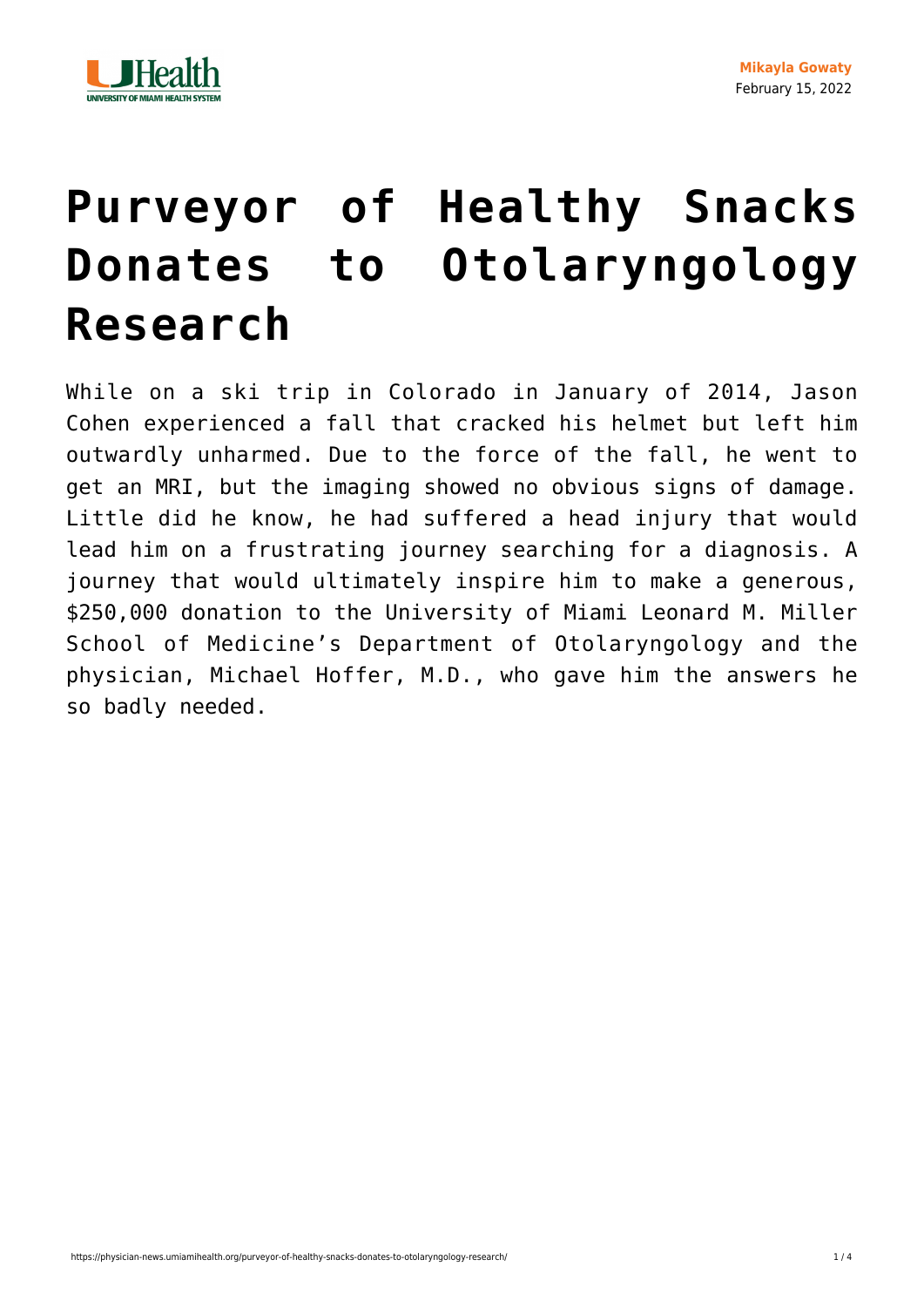



Jason Cohen with his wife and daughters.

"If through support, Dr. Hoffer can train more doctors and get more resources, then he can expand his methods of care, which will give more people the treatment that they need," said Cohen, who is the co-founder and co-CEO of Halen Brands, which specializes in investing in and creating better-for-you brands. Cohen has been an investor and founder in iconic brands such as Sensible Portions Veggie Straws, Skinny Pop Popcorn and From The Ground Up Snacks.

For Cohen, his search for treatment began a few months after his fall when he began to experience unexplained symptoms.

"I started to have concentration issues," Cohen said. "I was getting irritable and during a speaking engagement the chatter from the audience caused me to have some type of attack where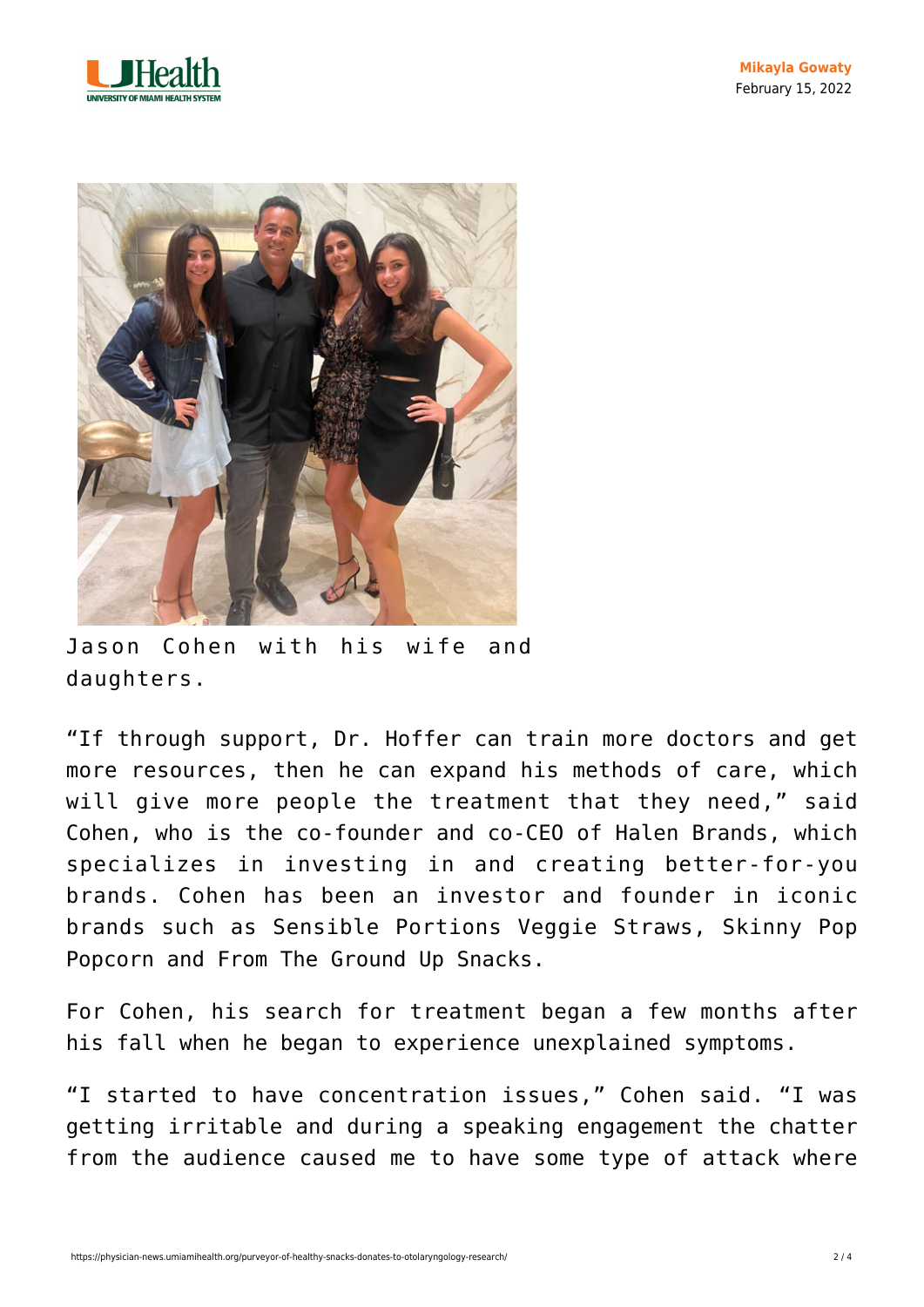

I had a hard time remembering my speech. It was hard keeping myself balanced between the lights, and the noise. I couldn't keep it all together, and most of 2014 and 2015 was a blur as I look back."

He went to multiple doctors and heard various explanations for his symptoms — stress, burnout, midlife crisis, even though he was happy in his personal and business life at that time — and he was given medications to reduce stress. However, the medication caused worsening symptoms of vertigo and constant tinnitus. Worse, he recalls feeling frustrated because even though he appeared physically fine, he knew something was wrong internally.

## **Searching for Compassion**

"I wished I had lost a limb at that time, because all I was looking for was compassion," Cohen said. "When it's an internal issue, people don't understand it. They kept saying 'you're successful and look great what do you have to complain about."

Eventually, Cohen was introduced to Dr. Hoffer, a professor of otolaryngology and neurological surgery at the Miller School, who diagnosed him with post-concussion syndrome.

"It was the first time that someone treated me with compassion, ordered the right tests and was able to diagnose me with post-concussion syndrome," Cohen said. "This was the first time that I saw light at the end of the tunnel.

Under Dr. Hoffer's care, Jason was taken off medications and received therapies, including injections in both ears, and his brain began to heal.